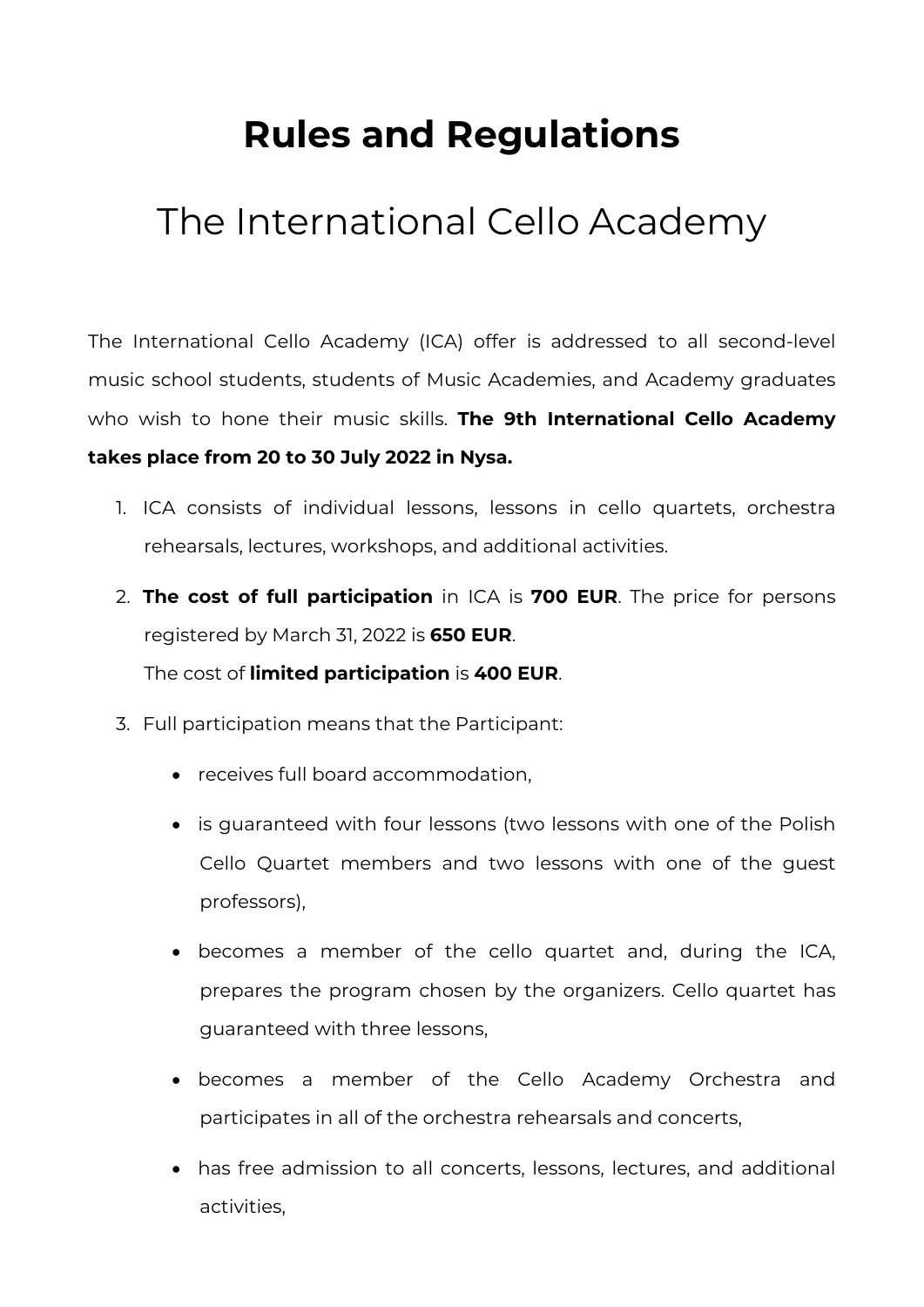- performs during the Final Concert of ICA,
- may perform during the 'Late night Bach' concert.
- 4. Limited participation means that the Participant:
	- receives full board accommodation,
	- becomes a member of the Cello Academy Orchestra and participates in all of the orchestra rehearsals and concerts,
	- has free admission to all concerts, lessons, lectures, and additional activities.
- 5. **Applications, including the link to the video posted on YouTube, Vimeo, Vevo, etc., are accepted until April 24, 2022. The application form is available at www.akademiawiolonczelowa.pl. Sending an application for participation in the ICA involves the payment of a nonreturnable advance of EUR 50**.
- 6. The video should be made in the best possible quality (camera, smartphone) and present the Participant's performance with any program: solo or with piano (etude, selected part of J.S. Bach suites, chosen part of a cello sonata, concert, miniature). The video should last from 5 to 10 minutes.
- 7. Participants aged 16-18 can take part in ICA only accompanied by an adult.
- 8. The number of ICA participants is limited. In case of more applications than scheduled, the organizers will decide to accept the participants based on the appraisement of the recording.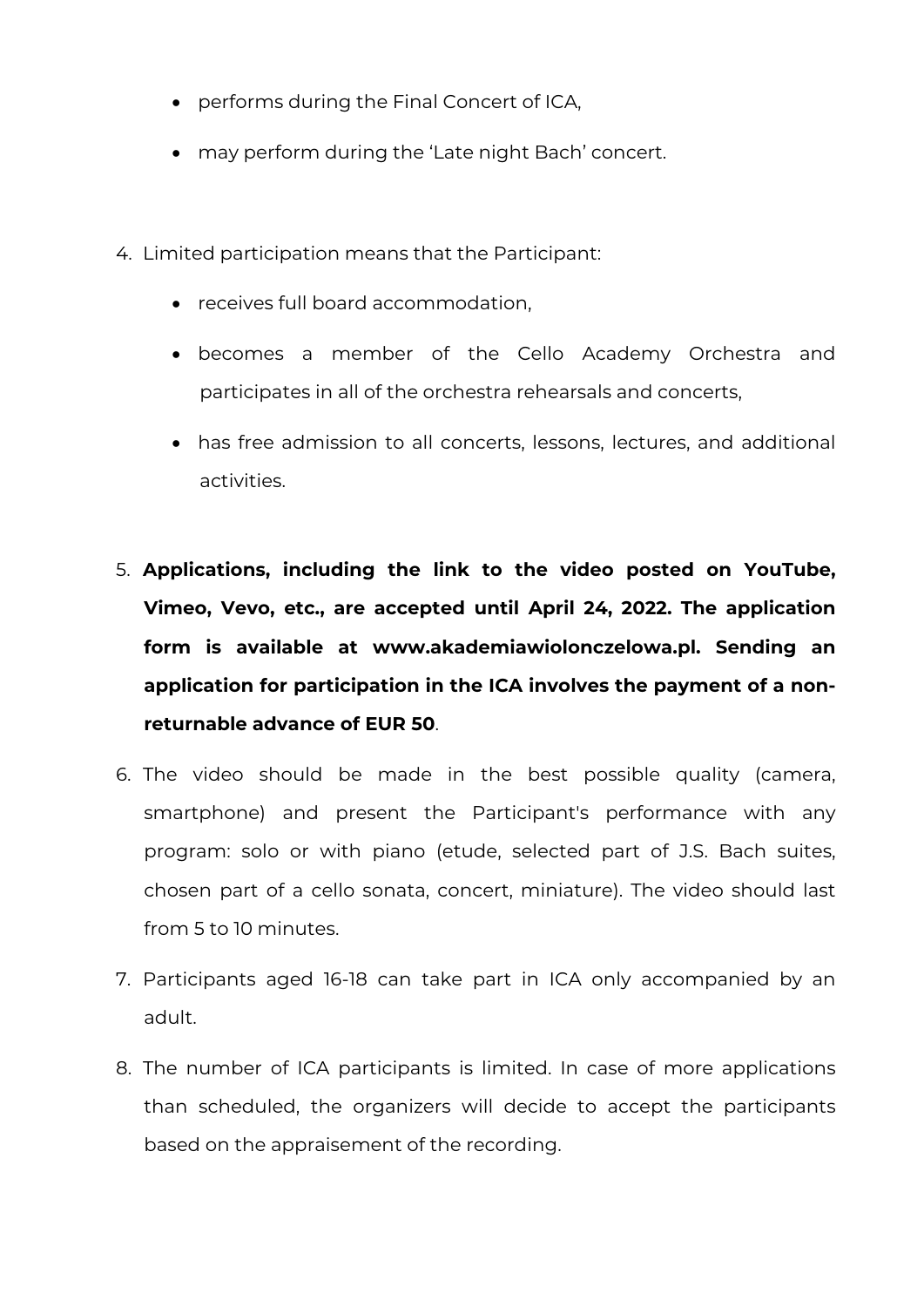### **9. Participants will be informed by email about the list of accepted participants and the list of reserve participants by May 10, 2022.**

10. Participants qualified to the 9th ICA are obligated to pay for courses by May 31, 2022. The account number:

#### **IBAN: PL64-1750-0012-0000-0000-3726-5478**

#### **SWIFT: PPABPLPKXXX**

#### **Name: Fundacja Art Of Music**

- 11. In case of not paying the fee for participation in ICA until May 31, 2022, the person loses the right to participate, and a person from the reserve list will get accepted.
- 12. Participants are obligated to prepare the materials sent by the organizers (part of the cello quartet and orchestral parts).
- 13. Lessons and other activities during the ICA are held strictly according to the schedule set by the organizer.
- 14. The organizer provides accommodation in Court Park Hotel in Nysa (double or triple room). There is a possibility of accommodation the day before (for an additional fee).
- 15. Every ICA participant should bring sheet music accompaniment, concert attire, and a music stand.
- 16. Participants should abide by the rules and regulations of concert halls, hotels, schools, and other venues during the ICA. The Participant or the parent / legal guardian shall bear the consequences of non-compliance with the regulations and the responsibility for any damage.
- 17. The organizer does not provide insurance and is not responsible for any accident, theft, or destruction. The ICA participant can ensure themself against the consequences of personal accidents on their own.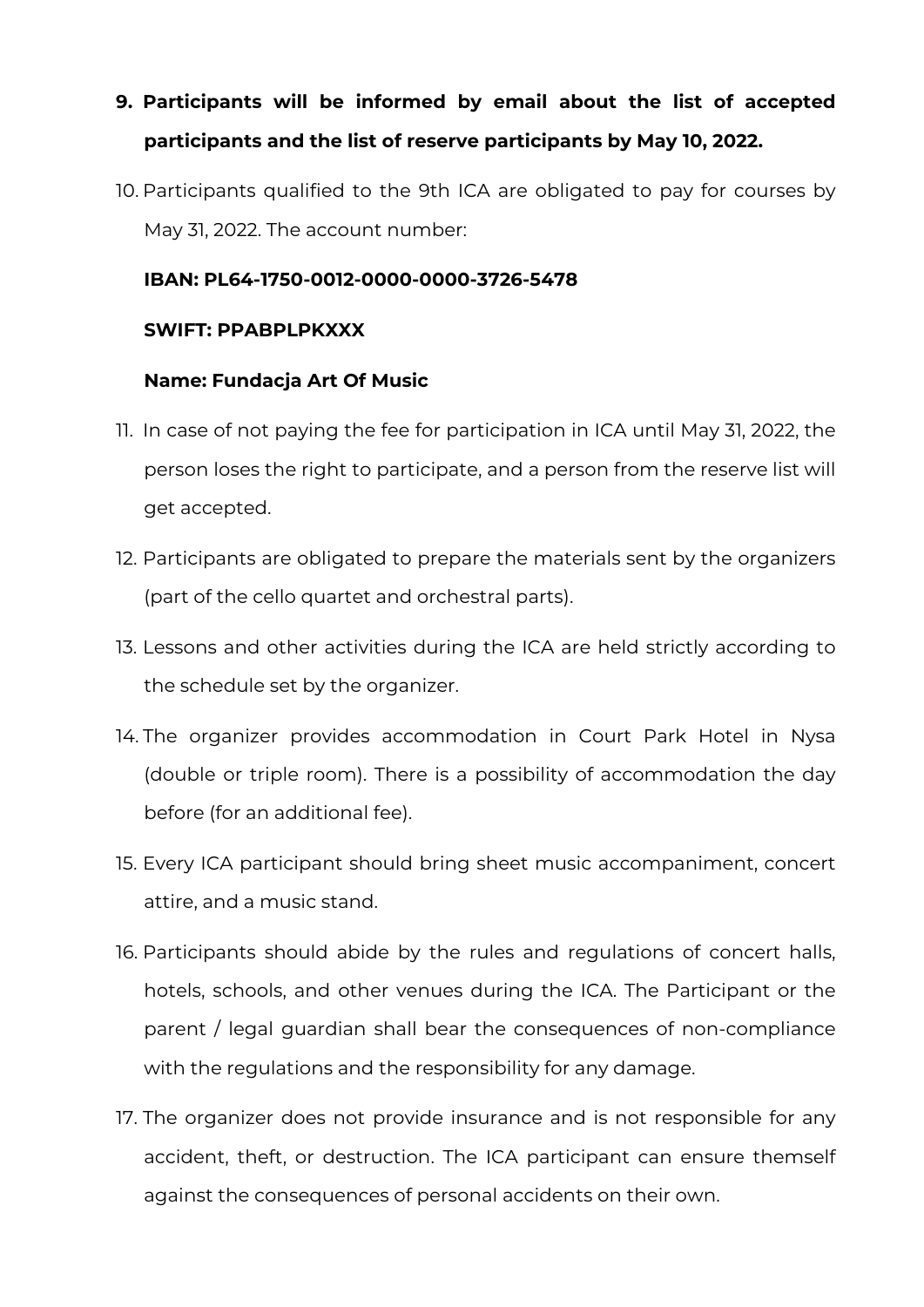- 18. During ICA alcohol, and drugs are prohibited. Failure to comply with these rules will result in disciplinary removal from the course without reimbursement of participation costs.
- 19. In light of the COVID-19 pandemic, all ICA activities will be carried out taking into account current sanitary restrictions, including taking the temperature, covering the mouth and nose in indoor areas ( individuals should be equipped with their masks), and hand disinfection. All activities shall be followed by the Guidelines for Organizers of Cultural and Entertainment Events during the SARS-CoV-2 Virus Epidemic in Poland issued by the Ministry of Culture and National Heritage, Ministry of Development, and Chief Sanitary Inspector.
	- a. ICA participants are required to complete an affidavit stating that they are not in quarantine and have had no contact with individuals ill with COVID-19, and to comply with applicable government restrictions.
	- b. If a Participant observes symptoms of illness before the event, he/she must not participate in the event and is required to inform the organizer before the event.
	- c. The Organizer will ensure that disinfectants are distributed throughout the facilities where the event is held.
	- d. The Organizer will ensure that ICA staff and cleaning personnel are equipped with appropriate personal protective equipment (masks, disposable gloves, hand sanitizer).
	- e. Individuals failing to comply with these rules or staff recommendations will be removed from the list of ICA VIII participants.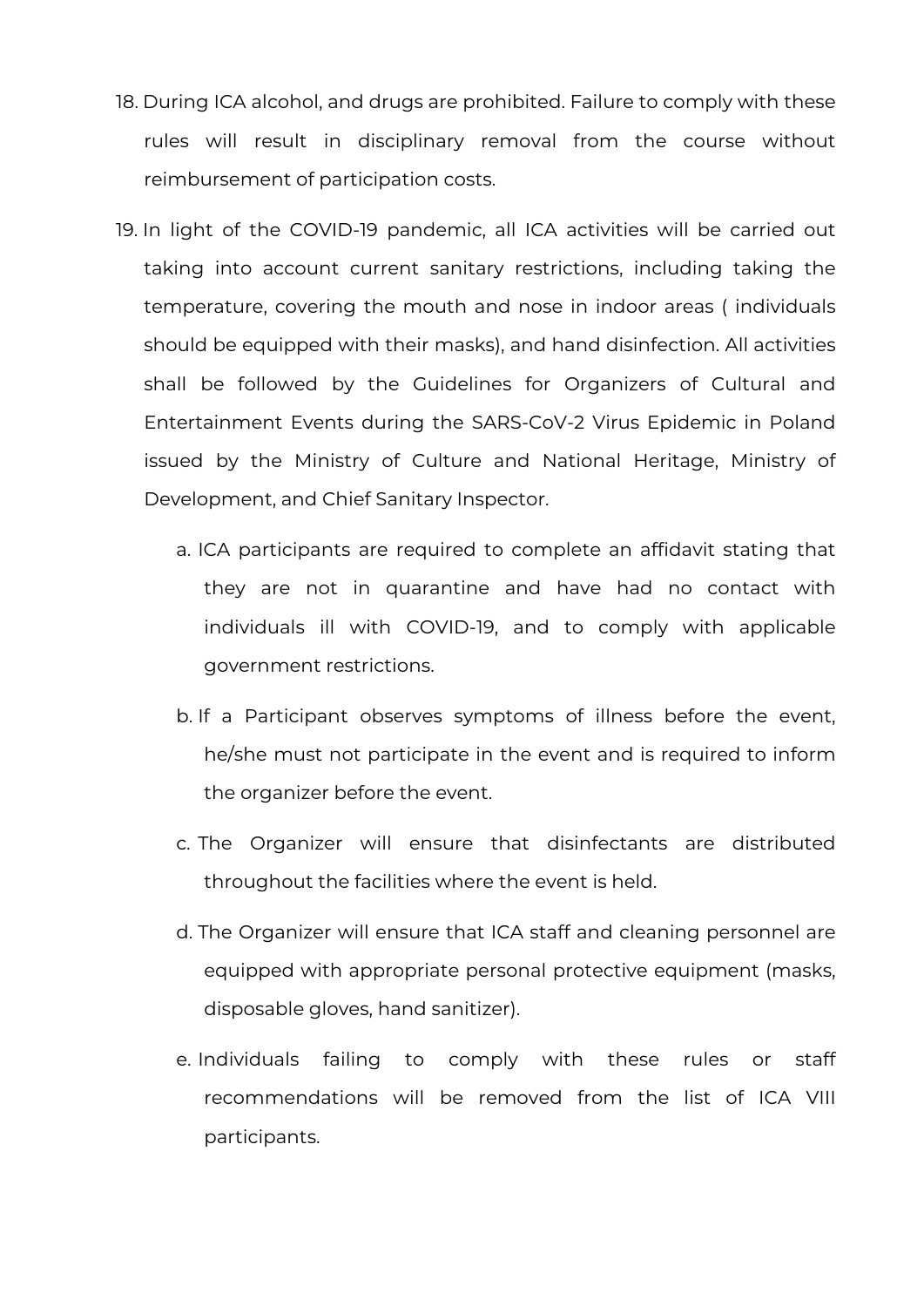- f. The participant accepts the personal data protection clauses allowing the Organizer to make personal data available to the Chief Sanitary Inspectorate and law enforcement agencies.
- g. The personal data will be processed for purposes related to the activities undertaken to counteract the COVID-19 pandemic and to guarantee the safety of individuals on the premises of the Data Administrator. The processing will be based on the following legal bases:
	- •concerning the collection of information on recent places of residence (in particular in high-risk areas), based on Article 6(1)(f) of the RODO, i.e. the Administrator's legitimate interest in guaranteeing safety and protection against infections,
	- •concerning the gathering of health information, i.e. in particular information about possible medical symptoms, including the taking of body temperature, based on 9(2)(i) RODO, i.e. the public interest in the field of public health in terms of protection against infections.
- 20.Participants of ICA agree to the registration of workshops, rehearsals, and photo/audio and video concerts (including use of the image) for ICA internal documentation / the entity of fragments of registered materials for promotional / advertising purposes in the fields of exploitation indicated in the Copyright Act and Related Rights. Through the use of materials for promotional purposes, it is also understood that ICA will be able to register events with non-ICA journalists/photographers, who will use these materials in particular to make announcements for TV events,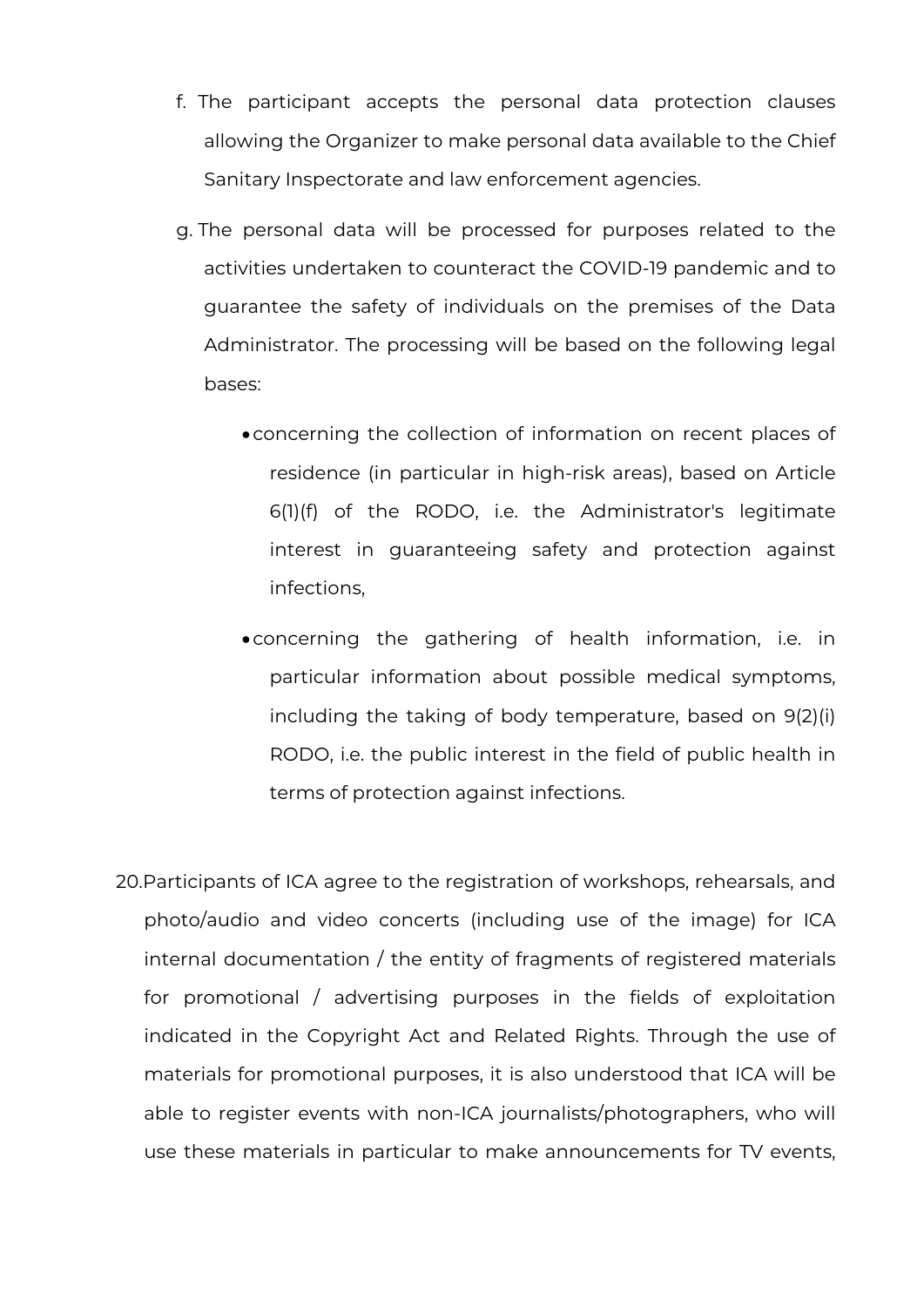newspapers, web portals, etc. Participants agree to grant the rights referred to in this paragraph to third parties.

- 21. Administrator of personal data of the Participant, given in the composition of the 9th International Cello Academy is the Art of Music Foundation, ul. Graniczna 57B/65, 40-018 Katowice, REGON: 366992618 NIP: 9542776664, KRS: 0000672076; Foundation conducts the Participant's personal data processing operations.
- 22.Data Protection Officer for the Foundation is Zuzanna Makles.
- 23.Personal data of the Participant will be processed because of the activities of the 9th International Cello Academy.
- 24.Personal data of the Participants will be made available to third parties.
- 25.Foundation does not intend to transfer the Participant's data to third countries.
- 26.Personal data of the Participant will be processed during the implementation of the subject of this event and after its completion – mainly to create mailing bases for sending newsletters.
- 27.The Participant has the right to request the Foundation to amend, delete or limit the processing of personal data and to object to such processing.
- 28.The Participant has the right to submit a written request to cease processing of data due to the Performer's special situation, as well as the Performer, has the right to object to the processing of data other than for the purposes specified above or to transfer them to another data controller.
- 29.The Participant has the right to complain to the supervisory body, which is the President of the Office for Personal Data Protection.